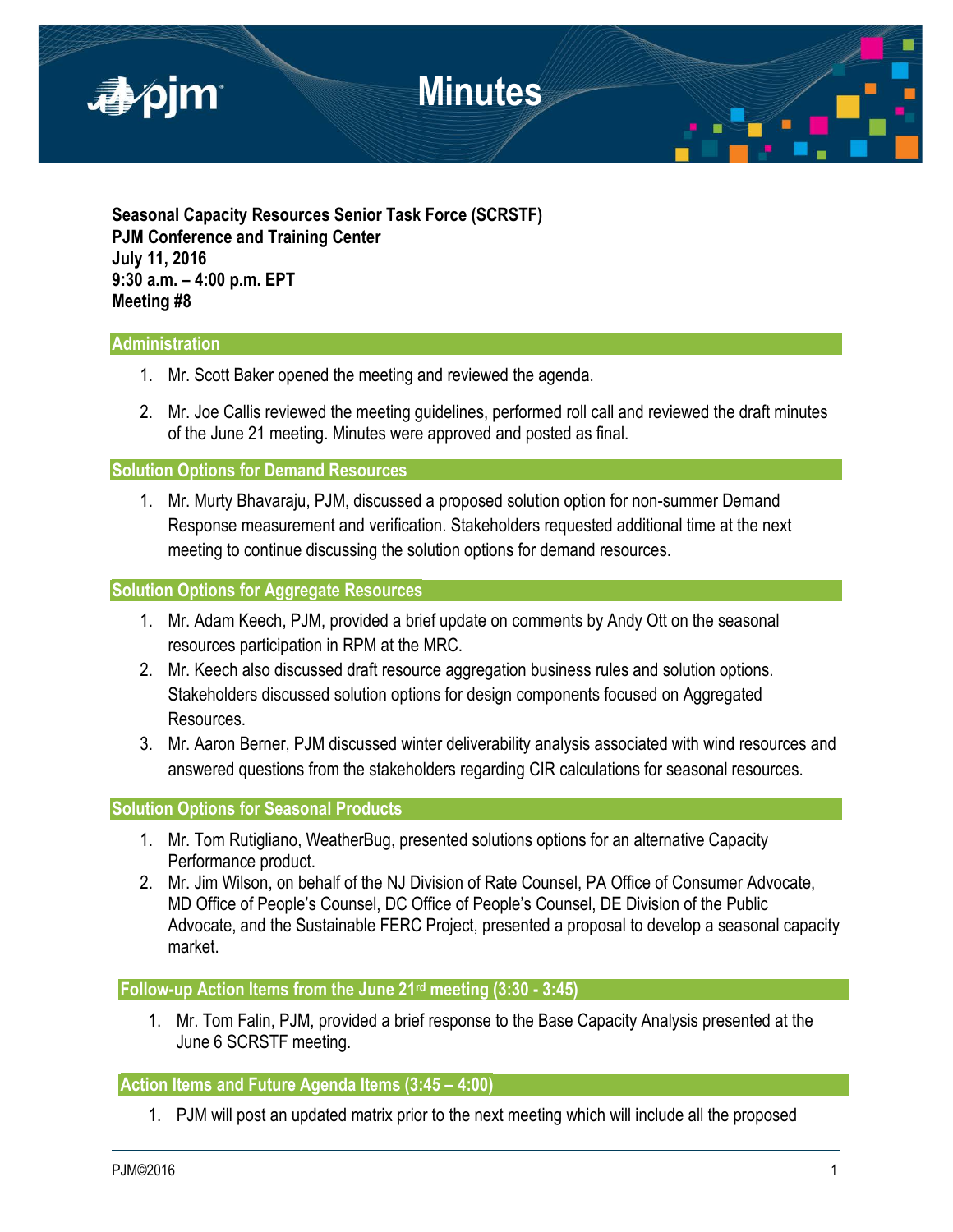

# solutions options presented in the meetings thus far in matrix form.

# **Future Meeting Dates**

| August 1, 2016     | $9:30$ a.m. $-4:00$ p.m. | PJM Conference & Training Center/ WebEx |
|--------------------|--------------------------|-----------------------------------------|
| August 12, 2016    | $9:30$ a.m. $-4:00$ p.m. | PJM Conference & Training Center/ WebEx |
| August 22, 2016    | 1:00 p.m. $-$ 4:30 p.m.  | PJM Conference & Training Center/ WebEx |
| September 8, 2016  | $9:30$ a.m. $-4:00$ p.m. | PJM Conference & Training Center/ WebEx |
| September 23, 2016 | $9:30$ a.m. $-4:00$ p.m. | PJM Conference & Training Center/ WebEx |
| October 14, 2016   | $9:30$ a.m. $-4:00$ p.m. | PJM Conference & Training Center/ WebEx |
| October 26, 2016   | $9:30$ a.m. $-4:00$ p.m. | PJM Conference & Training Center/ WebEx |
| November 16, 2016  | $9:30$ a.m. $-4:00$ p.m. | PJM Conference & Training Center/ WebEx |
| November 29, 2016  | $9:30$ a.m. $-4:00$ p.m. | PJM Conference & Training Center/ WebEx |
| December 19, 2016  | $9:30$ a.m. $-4:00$ p.m. | PJM Conference & Training Center/ WebEx |

#### Author: B. Keshavamurthy

# **In Attendance (In Person)**

| <b>Last Name</b> | <b>First Name</b> | Company                                 | <b>Sector</b>             |
|------------------|-------------------|-----------------------------------------|---------------------------|
| Baker            | Scott             | PJM Interconnection, LLC                | Not Applicable            |
| Barker           | Jason             | Exelon Business Services Company, LLC   | <b>Transmission Owner</b> |
| <b>Bastian</b>   | <b>Jeff</b>       | PJM Interconnection, LLC                | Not Applicable            |
| Berner           | Aaron             | PJM Interconnection, LLC                | Not Applicable            |
| Bhavaraju        | Murty             | PJM Interconnection, LLC                | Not Applicable            |
| Borgatti         | Michael           | <b>Gabel and Associates</b>             | Not Applicable            |
| <b>Bruce</b>     | Susan             | McNees Wallace & Nurick LLC             | Not Applicable            |
| <b>Bruno</b>     | Patrick           | PJM Interconnection, LLC                | Not Applicable            |
| Callis           | Joe               | PJM Interconnection, LLC                | Not Applicable            |
| Campbell         | <b>Bruce</b>      | EnergyConnect, Inc.                     | Other Supplier            |
| Carmean          | Gregory           | OPSI                                    | Not Applicable            |
| Carroll          | Rebecca           | PJM Interconnection, LLC                | Not Applicable            |
| Chen             | Jennifer          | Natural Resources Defense Council       | Not Applicable            |
| Doremus          | Steven            | EnerNOC, Inc.                           | Other Supplier            |
| Fabiano          | Janell            | PJM Interconnection, LLC                | Not Applicable            |
| Falin            | Tom               | PJM Interconnection, LLC                | Not Applicable            |
| Fitch            | Neal              | NRG Power Marketing LLC                 | <b>Generation Owner</b>   |
| Greiner          | Gary              | PSEG Energy Resources and Trade LLC     | Other Supplier            |
| Griffiths        | Dan               | <b>Consumer Advocates of PJM States</b> | Not Applicable            |
| Guerry           | Katie             | EnerNOC, Inc.                           | Other Supplier            |
| Hendrzak         | Chantal           | PJM Interconnection, LLC                | Not Applicable            |
| Jacobs           | Mike              | <b>Xtreme Power</b>                     | Not Applicable            |
| Johnson          | Carl              | Customized Energy Solutions, Ltd.       | Not Applicable            |
| Kauffman         | <b>Brian</b>      | <b>NRG Curtailment Solutions</b>        | Other Supplier            |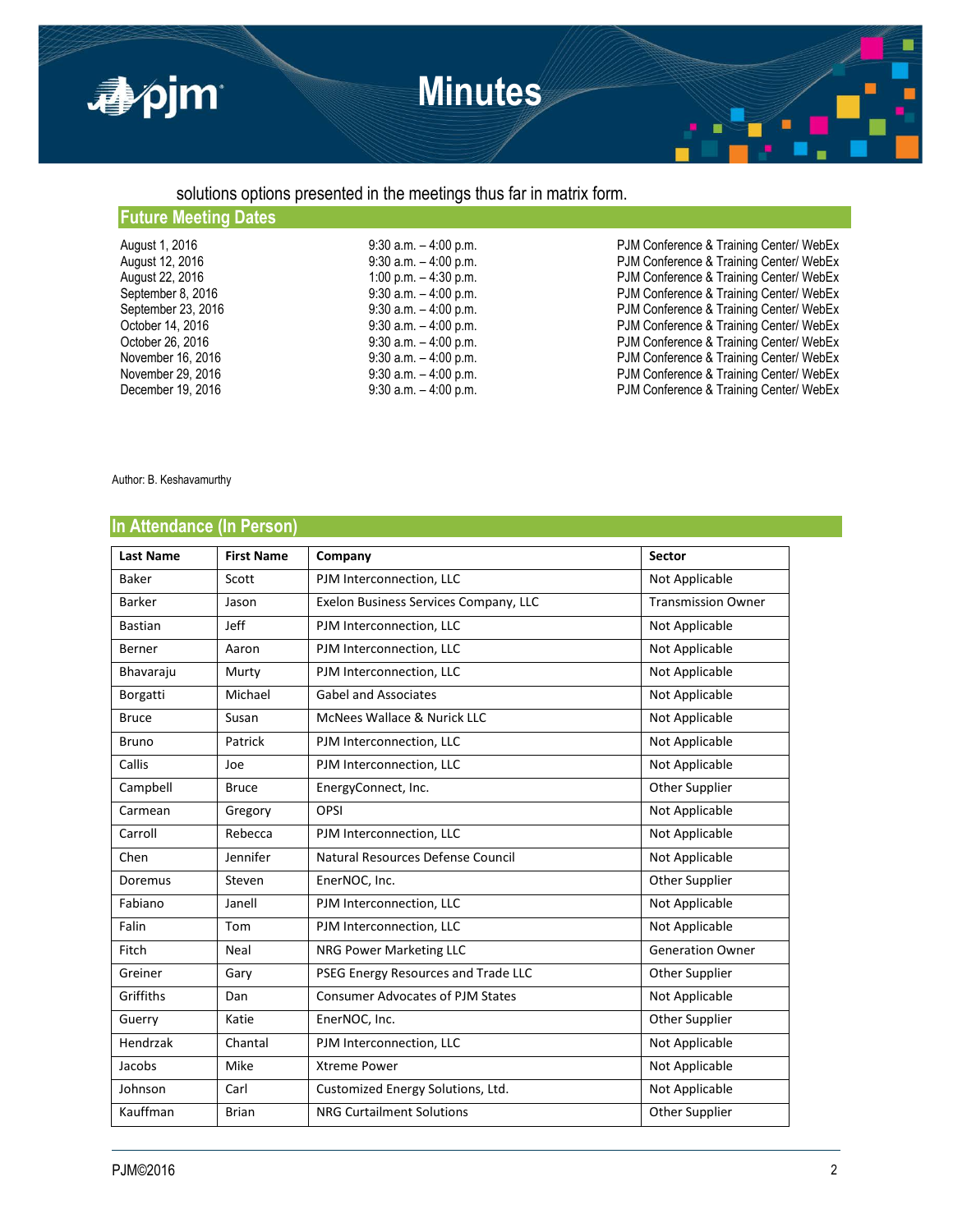

# **Minutes**

| Keech         | Adam           | PJM Interconnection, LLC                 | Not Applicable          |
|---------------|----------------|------------------------------------------|-------------------------|
| Kerecman      | Joe            | Calpine Energy Services, L.P.            | <b>Generation Owner</b> |
| Keshavamurthy | <b>Bhavana</b> | PJM Interconnection, LLC                 | Not Applicable          |
| Kier          | Laura          | EnergyHub                                | Not Applicable          |
| Kilgallen     | Kevin          | Iberdrola                                | <b>Generation Owner</b> |
| Levitt        | Andrew         | PJM Interconnection, LLC                 | Not Applicable          |
| Lieberman     | Steven         | Old Dominion Electric Cooperative        | Electric Distributor    |
| Mabry         | David          | McNees Wallace & Nurick LLC              | Not Applicable          |
| O'Connell     | Robert         | Main Line Electricity Market Consultants | Not Applicable          |
| Pratzon       | David          | <b>GT Power Group</b>                    | Not Applicable          |
| Rocha Garrido | Patricio       | PJM Interconnection, LLC                 | Not Applicable          |
| Rutigliano    | Tom            | <b>Earth Networks</b>                    | Other Supplier          |
| Schreim       | <b>Morris</b>  | Maryland Public Service Commission       | Not Applicable          |
| Sechrist      | Erin           | PJM Interconnection, LLC                 | Not Applicable          |
| Thomson       | Heather        | Mid-Atlantic Renewable Energy            | Not Applicable          |
| Tribulski     | Jennifer       | PJM Interconnection, LLC                 | Not Applicable          |
| Whitehead     | Jeffrey        | Direct Energy Business Marketing, LLC    | Other Supplier          |
| Wilson        | James          | <b>Wilson Energy Economics</b>           | Not Applicable          |

## **In Attendance (WebEx / Teleconference)**

| <b>Last Name</b> | <b>First Name</b> | Company                                             | <b>Sector</b>             |
|------------------|-------------------|-----------------------------------------------------|---------------------------|
| Ainspan          | Malcolm           | Energy Curtailment Specialists, Inc.                | <b>Other Supplier</b>     |
| Barbeau          | Andrew            | The Accelerate Group                                | Not Applicable            |
| <b>Benchek</b>   | <b>Jim</b>        | FirstEnergy Solutions Corp.                         | <b>Transmission Owner</b> |
| Bloom            | David             | <b>Baltimore Gas and Electric Company</b>           | <b>Transmission Owner</b> |
| Boyle            | Glen              | PJM Interconnection, LLC                            | Not Applicable            |
| Brown            | Richard           | PJM Interconnection, LLC                            | Not Applicable            |
| <b>Brodbeck</b>  | John              | EDP Renewables North America, LLC                   | Other Supplier            |
| Carmean          | Gregory           | <b>OPSI</b>                                         | Not Applicable            |
| Chocarro         | Iker              | E.ON Climate & Renewables North America, LLC        | <b>Generation Owner</b>   |
| Cocco            | Michael           | <b>ODEC</b>                                         | Electric Distributor      |
| Collins          | Leonard           | State of Delaware                                   | Not Applicable            |
| Croop            | Danielle          | PJM Interconnection, LLC                            | Not Applicable            |
| Cummings         | <b>Bridgid</b>    | PJM Interconnection, LLC                            | Not Applicable            |
| D'Alessandris    | Lou               | FirstEnergy Solutions Corp.                         | <b>Transmission Owner</b> |
| davis            | connie            | City of Cleveland, DPU, Div of Cleveland Public Pwr | Electric Distributor      |
| DeLosa           | Joseph            | DE Public Service Commission                        | Not Applicable            |
| DeNavas          | Joseph            | Potomac Electric Power Company                      | Electric Distributor      |
| Domian           | Christin          | Mitsubishi Electric Power Products Inc.             | Not Applicable            |

Ē

m.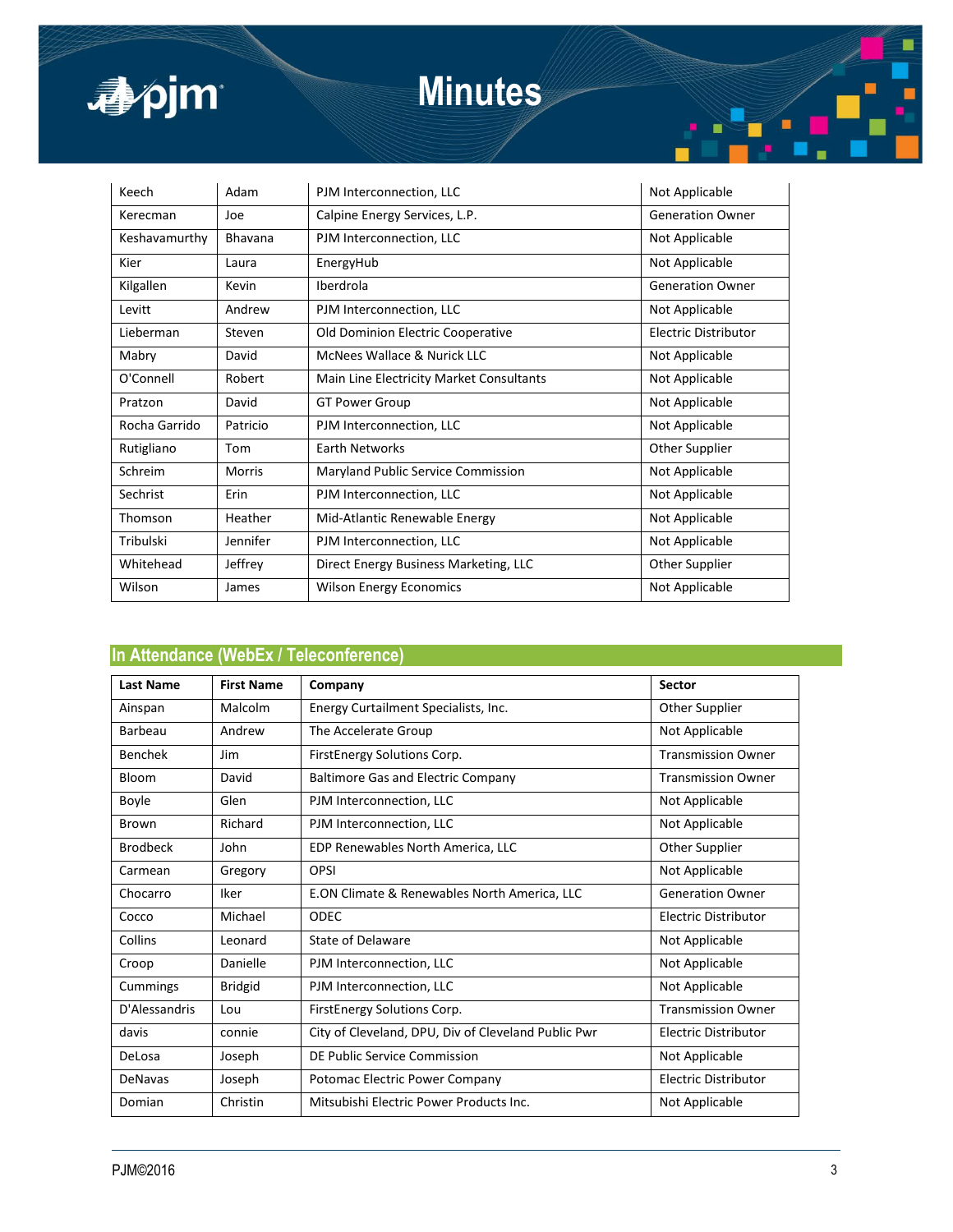

# **Minutes**

| Dugan          | Chuck        | East Kentucky Power Cooperative, Inc.        | <b>Transmission Owner</b> |
|----------------|--------------|----------------------------------------------|---------------------------|
| <b>Endress</b> | Eric         | PJM Interconnection, LLC                     | Not Applicable            |
| Erbrick        | Michael      | Dhast Co                                     | Not Applicable            |
| Esposito       | Pati         | TransCanada Power Marketing Ltd.             | <b>Other Supplier</b>     |
| Evrard         | David        | Pennsylvania Office of the Consumer Advocate | Not Applicable            |
| Farber         | John         | DE Public Service Commission                 | Not Applicable            |
| Feierabend     | <b>Rick</b>  | Dominion Virginia Power                      | Not Applicable            |
| Feliks         | Kent         | AEP                                          | <b>Transmission Owner</b> |
| Filomena       | Guy          | Customized Energy Solutions, Ltd.            | Not Applicable            |
| Foladare       | Kenneth      | <b>IMG Midstream LLC</b>                     | <b>Generation Owner</b>   |
| Garnett        | Bryan        | Duke Energy Ohio, Inc.                       | <b>Transmission Owner</b> |
| Gebolys        | Debbie       | Public Utilities Commission of Ohio (The)    | Not Applicable            |
| Gledhill       | Andrew       | PJM Interconnection, LLC                     | Not Applicable            |
| Greening       | Michele      | Talen Energy Marketing, LLC                  | <b>Generation Owner</b>   |
| Horstmann      | John         | Dayton Power & Light Company (The)           | <b>Transmission Owner</b> |
| Horton         | Dana         | Appalachian Power Company                    | <b>Transmission Owner</b> |
| Hsia           | Eric         | PJM Interconnection, LLC                     | Not Applicable            |
| Hyzinski       | Tom          | Talen Energy Marketing, LLC                  | <b>Generation Owner</b>   |
| Jackson        | Michaela     | EDF Trading North America, LLC               | Other Supplier            |
| Jardot         | Gina         | Essential Power Rock Springs, LLC            | <b>Transmission Owner</b> |
| Kaczanowski    | Marek        | <b>Baltimore Gas and Electric Company</b>    | <b>Transmission Owner</b> |
| Keefer         | <b>Brian</b> | Dominion Energy Marketing, Inc.              | <b>Generation Owner</b>   |
| Kelly          | Stephen      | Brookfield Energy Marketing LP               | <b>Other Supplier</b>     |
| Kolo           | Elta         | GTM                                          | Not Applicable            |
| Korad          | Akshay       | <b>MISO</b>                                  | Not Applicable            |
| Lacy           | Catharine    | Dominion Virginia Power                      | Not Applicable            |
| Langbein       | Pete         | PJM Interconnection, LLC                     | Not Applicable            |
| Lyser          | Shelly       | <b>Rockland Electric Company</b>             | <b>Transmission Owner</b> |
| Marton         | David        | FirstEnergy Solutions Corp.                  | <b>Transmission Owner</b> |
| Marzewski      | Skyler       | Monitoring Analytics, LLC                    | Not Applicable            |
| Matheson       | Doug         | EnerNOC, Inc.                                | Other Supplier            |
| Matzen         | Jeff         | Dominion Retail, Inc.                        | Not Applicable            |
| McCaffree      | Matt         | Comverge Inc.                                | Not Applicable            |
| Midgley        | Sharon       | Exelon Business Services Company, LLC        | <b>Transmission Owner</b> |
| Miller         | John         | Commonwealth Edison Company                  | <b>Transmission Owner</b> |
| Norton         | Chris        | American Municipal Power, Inc.               | Electric Distributor      |
| Ondayko        | <b>Brock</b> | Appalachain Power Company                    | <b>Transmission Owner</b> |
| Ozkan          | Deniz        | Atlantic Grid Operations A, LLC              | <b>Other Supplier</b>     |
| Peters         | James        | <b>ITC Holdings</b>                          | <b>Transmission Owner</b> |
| Powers         | Sean         | Linde Energy Services, Inc.                  | End User Customer         |

É

▓